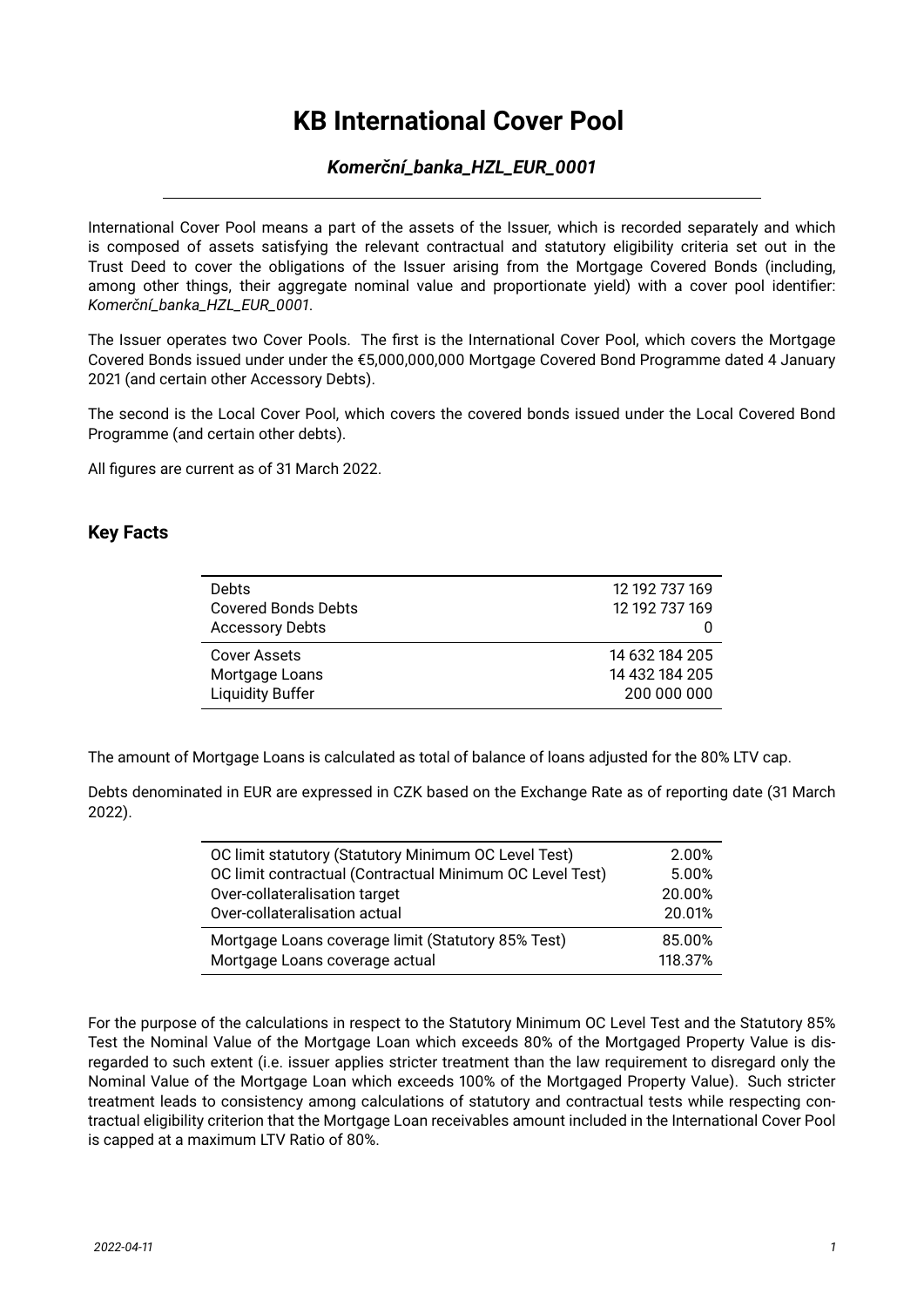### **Bond List**

| <b>ISIN</b>          | <b>Maturity CCY</b> |     | Rate | Nominal                   | Interest Accrued | <b>Bond Debts in CZK</b> |
|----------------------|---------------------|-----|------|---------------------------|------------------|--------------------------|
| XS2289128162 01/2026 |                     |     |      | EUR  0.01%  500  000  000 | 9 7 2 6          | 12 192 737 169           |
| <b>Grand Total</b>   |                     | EUR |      | 500 000 000               | 9 7 2 6          | 12 192 737 169           |

### **Cover Pool Loan Overview**

| Number of Mortgage Loans                                                   | 9778           |
|----------------------------------------------------------------------------|----------------|
| Number of borrowers                                                        | 9 5 8 3        |
| Number of properties                                                       | 10 068         |
| Nominal Value of Mortgage Loans in CZK                                     | 14 731 606 706 |
| Adjusted Value of Mortgage Loans (LTV 80% cap) in CZK                      | 14 432 184 205 |
| Mortgaged Property Value in CZK                                            | 27 304 244 695 |
| Weighted Average of seasoning of Mortgage Loans                            | 4.5 years      |
| Weighted Average of remaining term of Mortgage Loans                       | 21.7 years     |
| Weighted Average of term to interest rate reset of Mortgage Loans          | 3.9 years      |
| Weighted Average Life of Mortgage Loans                                    | 11.9 years     |
| Weighted Average Life of Covered Bonds                                     | 3.8 years      |
| Weighted Average of LTV of Mortgage Loans                                  | 62.49%         |
| Number of Mortgage Loans in Arrears >90 days                               | 0              |
| Loans in Arrears >90 days as % of all loans                                | 0.00%          |
| 10 largest borrowers per Adjusted Value of Mortgage Loans in CZK           | 142 277 674    |
| 10 largest borrowers in % of total Adjusted Value of Mortgage Loans in CZK | 0.99%          |
| Loans to employees per Adjusted loan balance in CZK                        | 0              |
| Loans to employees as % of total                                           | 0.00%          |

Averages of remaining term, interest rate reset and LTV are weighted by the Adjusted Value of Mortgage Loans (LTV 80% cap) adjusted for the 80% LTV test.

For loans where future interest rate has been formally agreed (with bank customer forfeiting the option of early repayment) the *interest reset date* reflects the term of this forward rate agreement.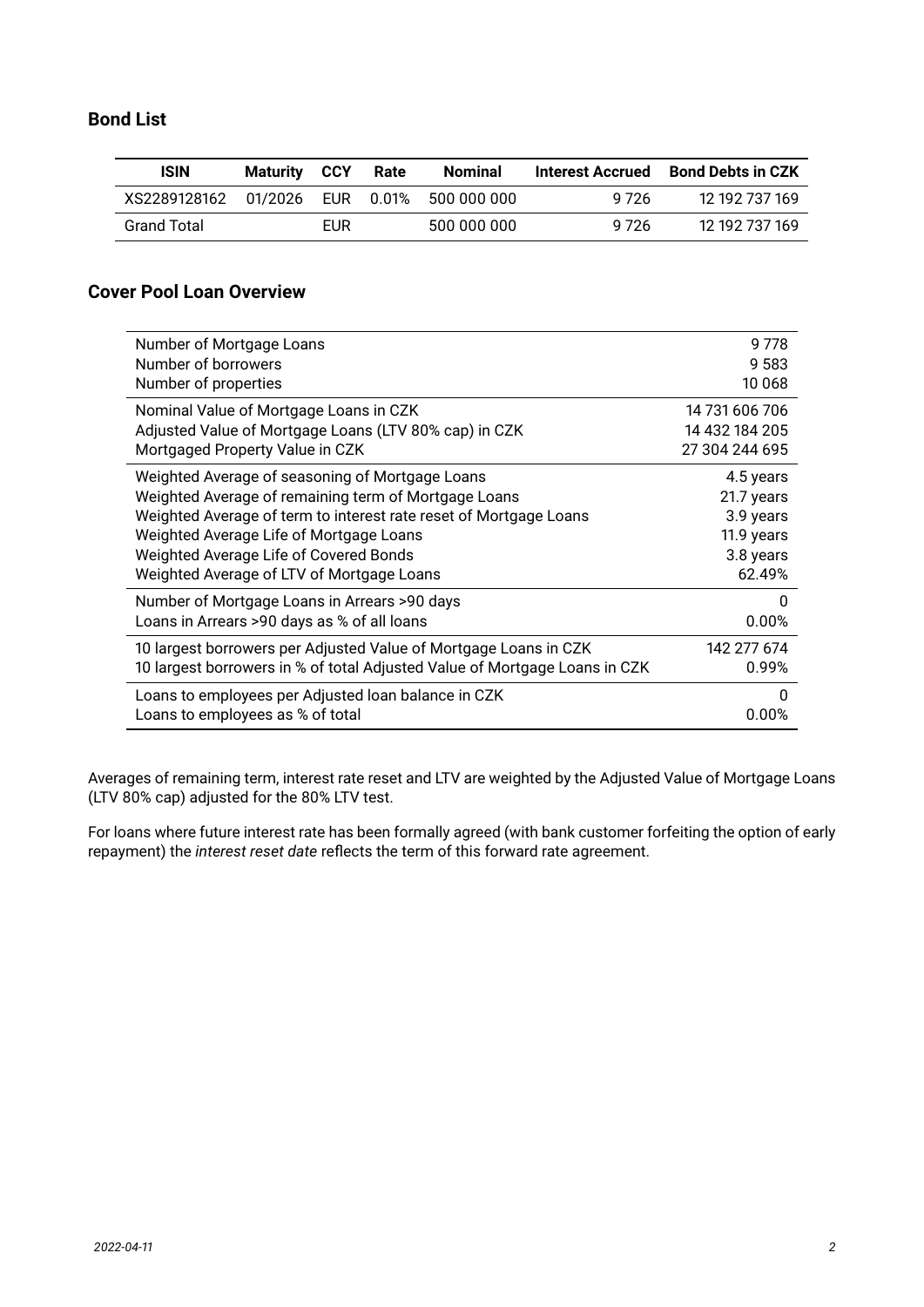All loans meet the Statutory and Contractual Eligibility Criteria:

- There is a first ranking mortgage in favor of the Issuer securing repayment of the relevant Mortgage Loan, which is also not subject to any other security interest of the same or prior ranking or any prior restrictions on disposals unless they cease to exist as a result of repayment of the obligations secured by them from the proceeds of the relevant mortgage loan
- The mortgage loans are governed by Czech law
- The mortgaged property is real property
- The mortgaged property is located in the Czech Republic
- The mortgaged property is residential property
- The mortgage loans are not in default (90+ days in arrears or defaulted under Art. 178 CRR)
- Under each mortgage loan, the maximum amount of secured receivables of the issuer is at least equal to the amount of receivables from that mortgage loan included in the cover pool
- The mortgage loan receivables amount included in the cover pool is capped at a maximum LTV ratio of 80%
- The mortgage loans are all denominated and payable by the relevant borrower in Czech Koruna
- The cover pool does not contain any asset-backed securities
- The relevant borrower has paid at least one installment
- The mortgage loans are fully disbursed
- The mortgage loans are not subject to any state subsidy
- The mortgage loans have been granted to one or more individuals
- There are no employee mortgage loans

#### **Liquidity Buffer Overview**

| <b>ISIN</b>          | Maturitv | Currency | <b>Volume Outstanding</b> | Volume Outstanding in CZK |
|----------------------|----------|----------|---------------------------|---------------------------|
| CZ0001001945 09/2022 |          | CZK.     | 200 000 000               | 200 000 000               |
| <b>Grand Total</b>   |          | CZK      | 200 000 000               | 200 000 000               |

#### **Cover Pool Swaps Overview**

| <b>Counterparty</b>                                                 | <b>CCY</b> | Amount | Rate | <b>CCY</b> | Amount | Rate | Market Value |
|---------------------------------------------------------------------|------------|--------|------|------------|--------|------|--------------|
| SOCIETE GENERALE (SG EUR 500 000 000 0.01% CZK 13 080 000 000 1.09% |            |        |      |            |        |      | 302 467 471  |

Amount in CZK is based on actual Exchange Rate as of trade date (13 January 2021).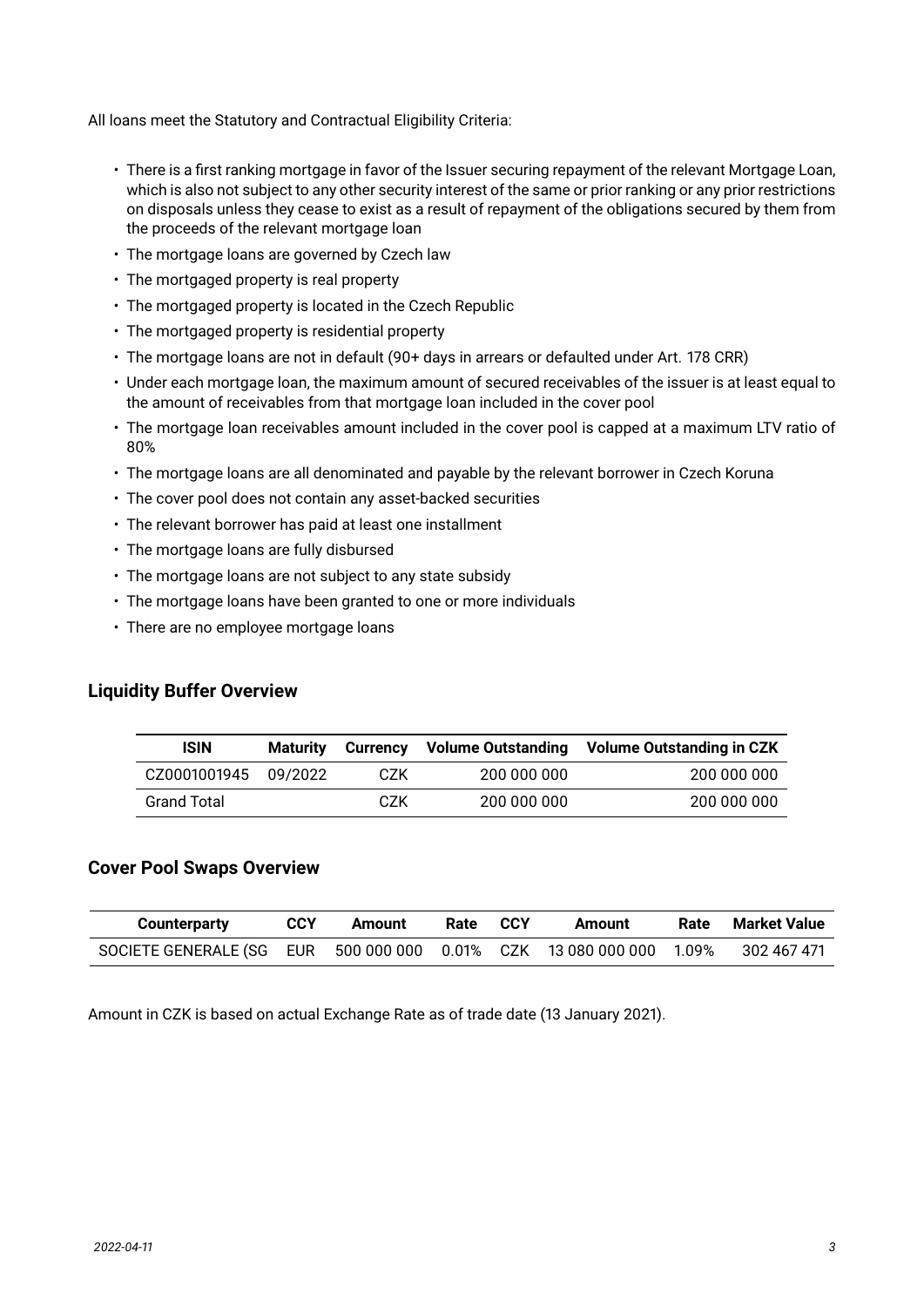#### **Loan Product Range**

| <b>Mortgage Loan Purpose</b> | Number of<br><b>Mortgage Loans</b> | <b>Adjusted Value of Mortgage</b><br>Loans (LTV 80% cap) in CZK | %       |
|------------------------------|------------------------------------|-----------------------------------------------------------------|---------|
| Purchase                     | 6053                               | 10 176 020 102                                                  | 70.51%  |
| Construction                 | 404                                | 575 325 183                                                     | 3.99%   |
| Reconstruction               | 732                                | 539 801 658                                                     | 3.74%   |
| Refinancing                  | 1815                               | 2 417 390 276                                                   | 16.75%  |
| Others                       | 774                                | 723 646 987                                                     | 5.01%   |
| <b>Grand Total</b>           | 9 778                              | 14 432 184 205                                                  | 100.00% |

#### **Impact of COVID-19 Moratorium on Loans**

| Loans in COVID-19 moratorium per Adjusted Ioan balance in CZK |        |
|---------------------------------------------------------------|--------|
| Loans in COVID-19 moratorium as % of total                    | .0.00% |

### **Cover Pool Loan Detail**

Loan Assets only; overview of Liquid Assets is given separately.



# Mortgage Loans Contractual Maturity Profile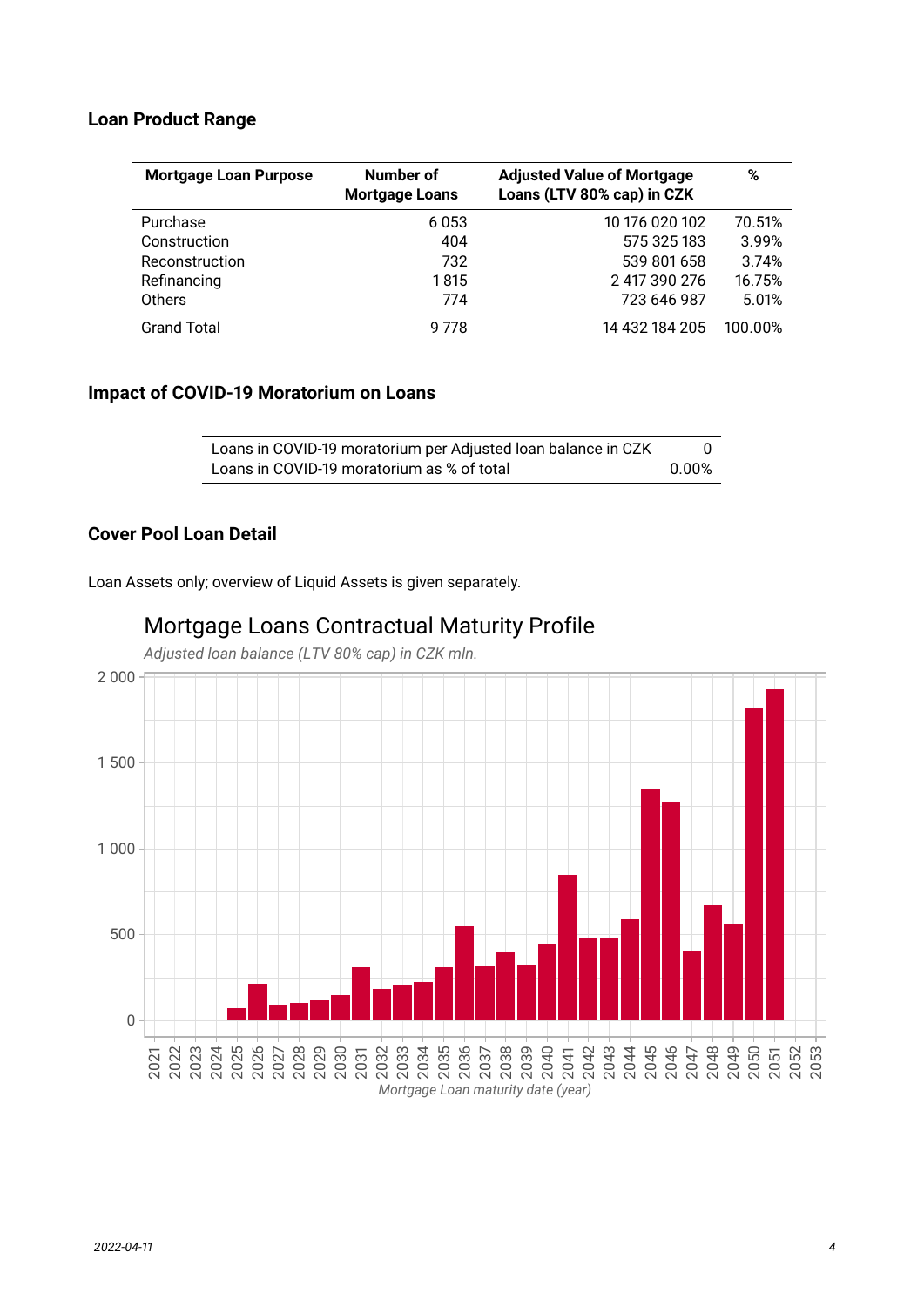

# Mortgage Loans Interest Rate Reset Profile

## Mortgage Loans Seasoning Profile

*Adjusted loan balance (LTV 80% cap) in CZK mln.*

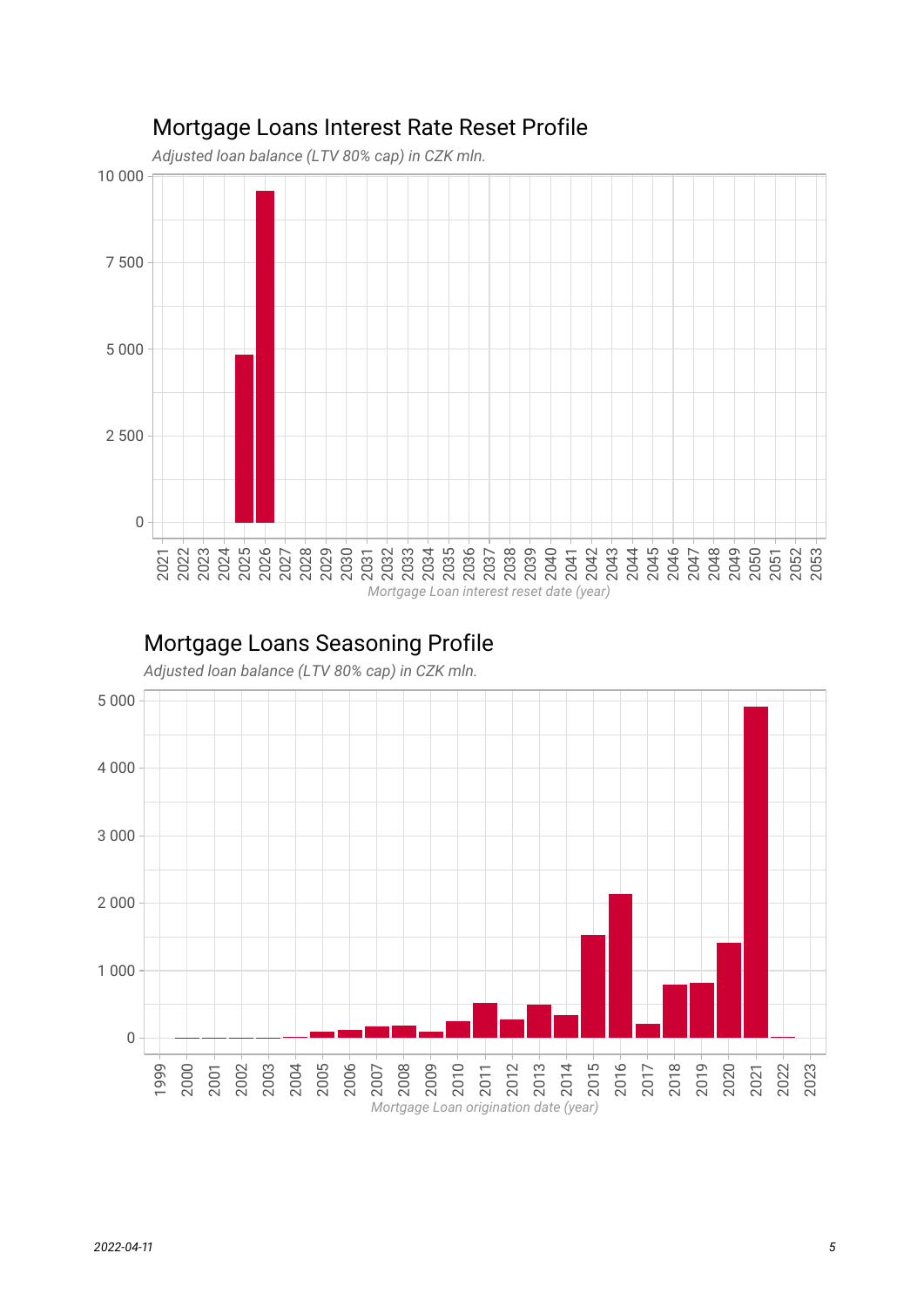# Mortgage Loans Contractual Amortization Profile

*Projected End of Year Mortgage Loan balance in CZK mln.*



| Interest rate range | <b>Number of loans</b> | <b>Balance</b> | %       |
|---------------------|------------------------|----------------|---------|
| $0\% - 2\%$         | 2860                   | 5727093810     | 39.68%  |
| $2\% - 3\%$         | 6 4 7 3                | 8 254 530 448  | 57.20%  |
| $3\% - 5\%$         | 439                    | 446 041 609    | 3.09%   |
| $5\% - 7\%$         | 6                      | 4 518 339      | 0.03%   |
| <b>Grand Total</b>  | 9 778                  | 14 432 184 205 | 100.00% |

| LTV range          | <b>Number of loans</b> | <b>Balance</b> | %       |
|--------------------|------------------------|----------------|---------|
| $0\%$ - $40\%$     | 2 7 5 4                | 2 070 633 331  | 14.35%  |
| $40\% - 50\%$      | 1098                   | 1436460861     | 9.95%   |
| $50\% - 60\%$      | 1178                   | 1827301578     | 12.66%  |
| $60\% - 70\%$      | 1436                   | 2 483 385 100  | 17.21%  |
| $70\% - 80\%$      | 3 3 1 2                | 6 614 403 335  | 45.83%  |
| <b>Grand Total</b> | 9 778                  | 14 432 184 205 | 100.00% |

| <b>Nominal balance range</b> | <b>Number of loans</b> | <b>Balance</b> | %       |
|------------------------------|------------------------|----------------|---------|
| $0 - 1000000$                | 4 598                  | 2 575 149 279  | 17.84%  |
| $1000000 - 2000000$          | 2919                   | 4 082 621 793  | 28.29%  |
| $2000000 - 3000000$          | 1166                   | 2 796 565 969  | 19.38%  |
| more                         | 1 0 9 5                | 4 977 847 165  | 34.49%  |
| <b>Grand Total</b>           | 9 778                  | 14 432 184 205 | 100 00% |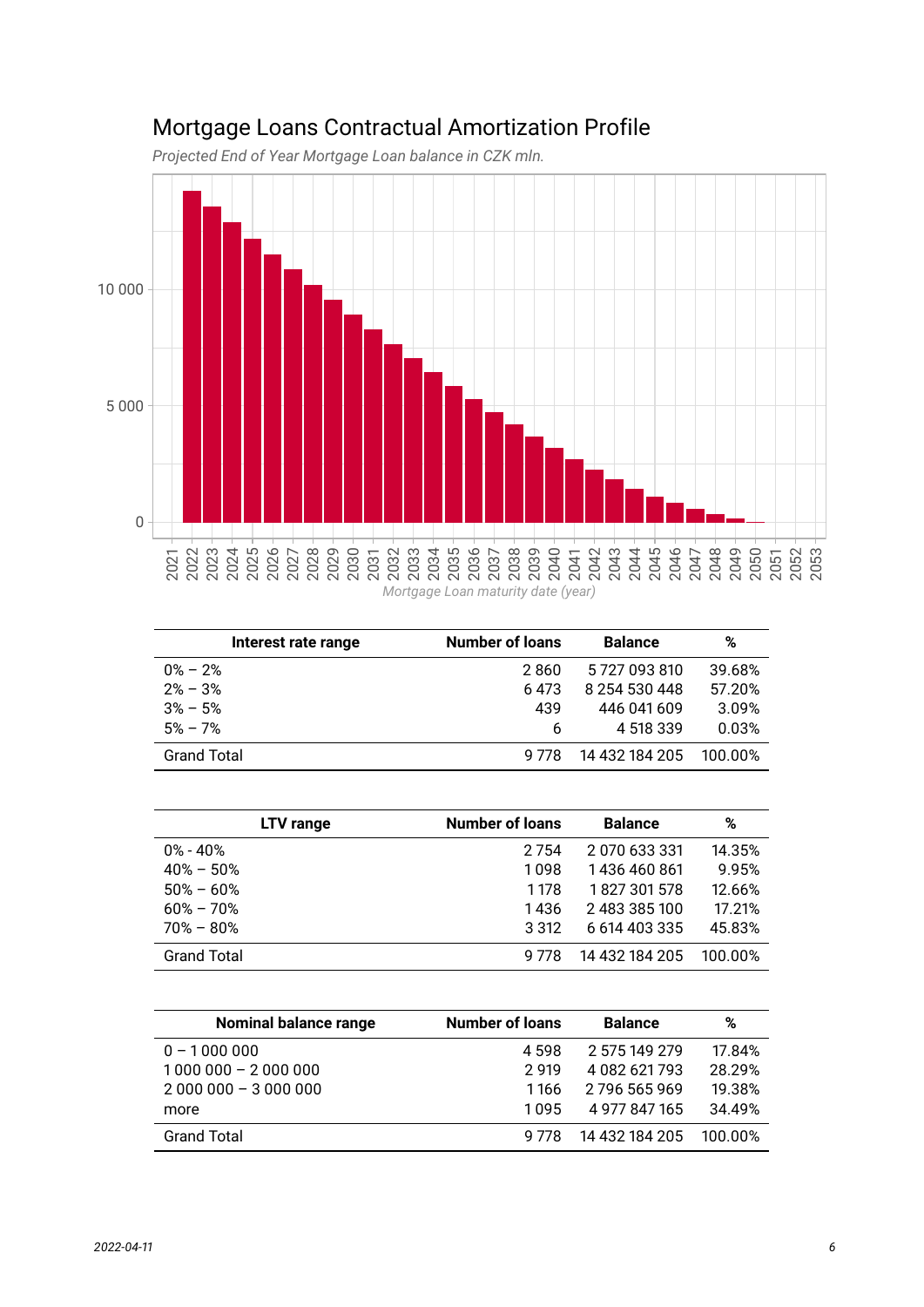| Loan seasoning     | <b>Number of loans</b> | <b>Balance</b> | %       |
|--------------------|------------------------|----------------|---------|
| up to 12 months    | 979                    | 2 649 656 919  | 18.36%  |
| 12 to 24 months    | 1491                   | 3 676 432 649  | 25.47%  |
| 24 to 36 months    | 208                    | 377 594 286    | 2.62%   |
| 36 to 60 months    | 907                    | 1 436 137 141  | 9.95%   |
| 60 months and more | 6 193                  | 6 292 363 210  | 43.60%  |
| <b>Grand Total</b> | 9 778                  | 14 432 184 205 | 100.00% |

| <b>Residual life</b> | <b>Number of loans</b> | <b>Balance</b> | %       |
|----------------------|------------------------|----------------|---------|
| 3 to 4 years         | 457                    | 163 682 911    | 1.13%   |
| 4 to 5 years         | 353                    | 149 806 530    | 1.04%   |
| 5 to 10 years        | 1 1 2 1                | 803 331 016    | 5.57%   |
| $10+$ years          | 7847                   | 13 315 363 747 | 92.26%  |
| <b>Grand Total</b>   | 9 778                  | 14 432 184 205 | 100.00% |

| <b>Arrears</b>     | <b>Number of loans</b> | <b>Balance</b>         | %      |
|--------------------|------------------------|------------------------|--------|
| paid to term       | 9 7 5 2                | 14 400 166 877         | 99.78% |
| 1 to 30 days       | 24                     | 29 033 775             | 0.20%  |
| 30 to 60 days      |                        | 2 983 553              | 0.02%  |
| <b>Grand Total</b> | 9.778                  | 14 432 184 205 100.00% |        |

### **Geographical Concentration**

| <b>Region</b>        | <b>Number of properties</b> | <b>Mortgaged Property Value</b> | %       |
|----------------------|-----------------------------|---------------------------------|---------|
| Hlavní mesto Praha   | 1 2 7 6                     | 5834657393                      | 21.37%  |
| Jihoceský kraj       | 519                         | 1 222 634 538                   | 4.48%   |
| Jihomoravský kraj    | 1 1 2 7                     | 3 434 527 182                   | 12.58%  |
| Karlovarský kraj     | 352                         | 546 017 845                     | 2.00%   |
| Kraj Vysocina        | 418                         | 875 836 477                     | 3.21%   |
| Královéhradecký kraj | 505                         | 1041618326                      | 3.81%   |
| Liberecký kraj       | 403                         | 902 529 440                     | 3.31%   |
| Moravskoslezský kraj | 992                         | 2 187 445 060                   | 8.01%   |
| Olomoucký kraj       | 564                         | 1 159 384 464                   | 4.25%   |
| Pardubický kraj      | 554                         | 1 177 797 459                   | 4.31%   |
| Plzenský kraj        | 618                         | 1 438 049 232                   | 5.27%   |
| Stredoceský kraj     | 1567                        | 5 128 763 330                   | 18.78%  |
| Ústecký kraj         | 666                         | 1180 093 854                    | 4.32%   |
| Zlínský kraj         | 507                         | 1 174 890 093                   | 4.30%   |
| <b>Grand Total</b>   | 10 068                      | 27 304 244 695                  | 100.00% |